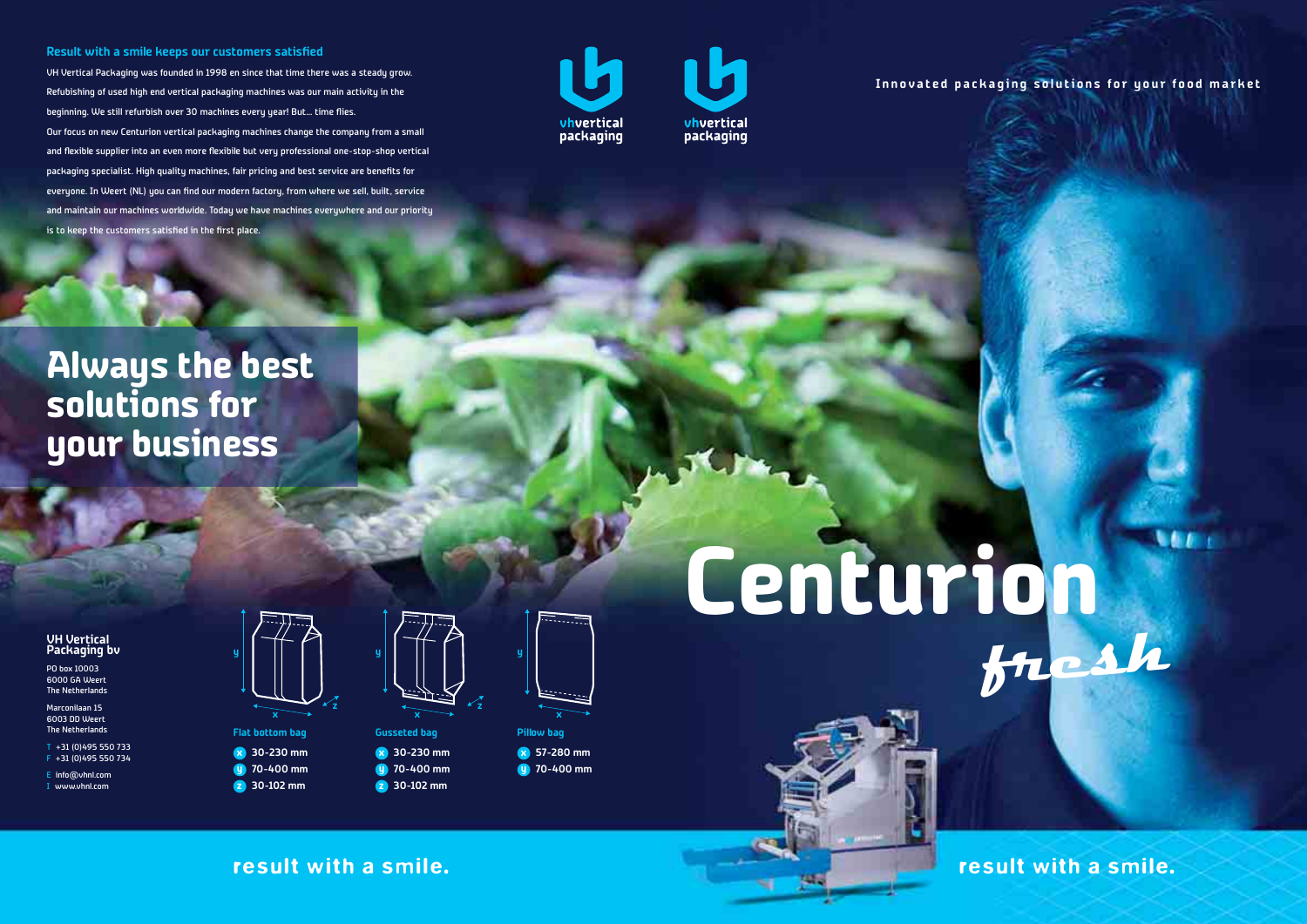# **The best combination of user-friendliness and accessibility**

The Centurion vertical packaging machines became the top in the premium segment. The design of the machine images simplicity and class combined with the best user-friendliness and accessibility. Proven high uptime, >98,5%. Low operational costs and low maintenance are typical for the Centurion SI and SC. All machines are equipped with our online Remote Engineer to safe costs on engineer visits. The control sustem is an advanced and easy to operate platform. There is only one central 3-axis machine drive. All Centurion machines are available in Heatseal, PTC or Combiseal and in Twin execution.

**VH Vertical Packaging** 

• One brand, one approach and a clear goal:

TOP quality in the TOP segment.

• Centurion for intermittend and continuous

machines in fresh and frozen food.

• Centurion for intermittend and continuous

machines with the accent on pouches

and reclosability.

# **Centurion SI and SC series**

Extreme compact and solid construction, special attention for user-friendliness. Suitable to integrate almost every labeller, printer and (laser)perforator. Filmwidth up to 910 mm!

Centurion SI speed up to 100 bags/min Centurion SC speed up to 180 bags/min

Stainless steel, hygienic design, compact construction Remote Engineer VPN connection

Exceptional stabile group of sealjaws, shortest filmtrack and high-tech film balance

Bagwidths from 50 up to 440 mm, possibility of several bag shapes

# IP 65 Display, 8,4 or 12,0 inch (optional)

# **Centurion SI-SC machine for fresh food industrie**

In addition to built and deliver individual vertical packaging machines VH Vertical Packaging offers more and more turnkey solutions. Based on your requirements with



the greatest of care a complete packaging line is customized developed, with a guaranteed high capacity and reliability.

**Turnkey packaging lines with a high efficiency**



Spacious electric cabinet, heated and ventilated. First class finishing.



# **centurion vhfresh**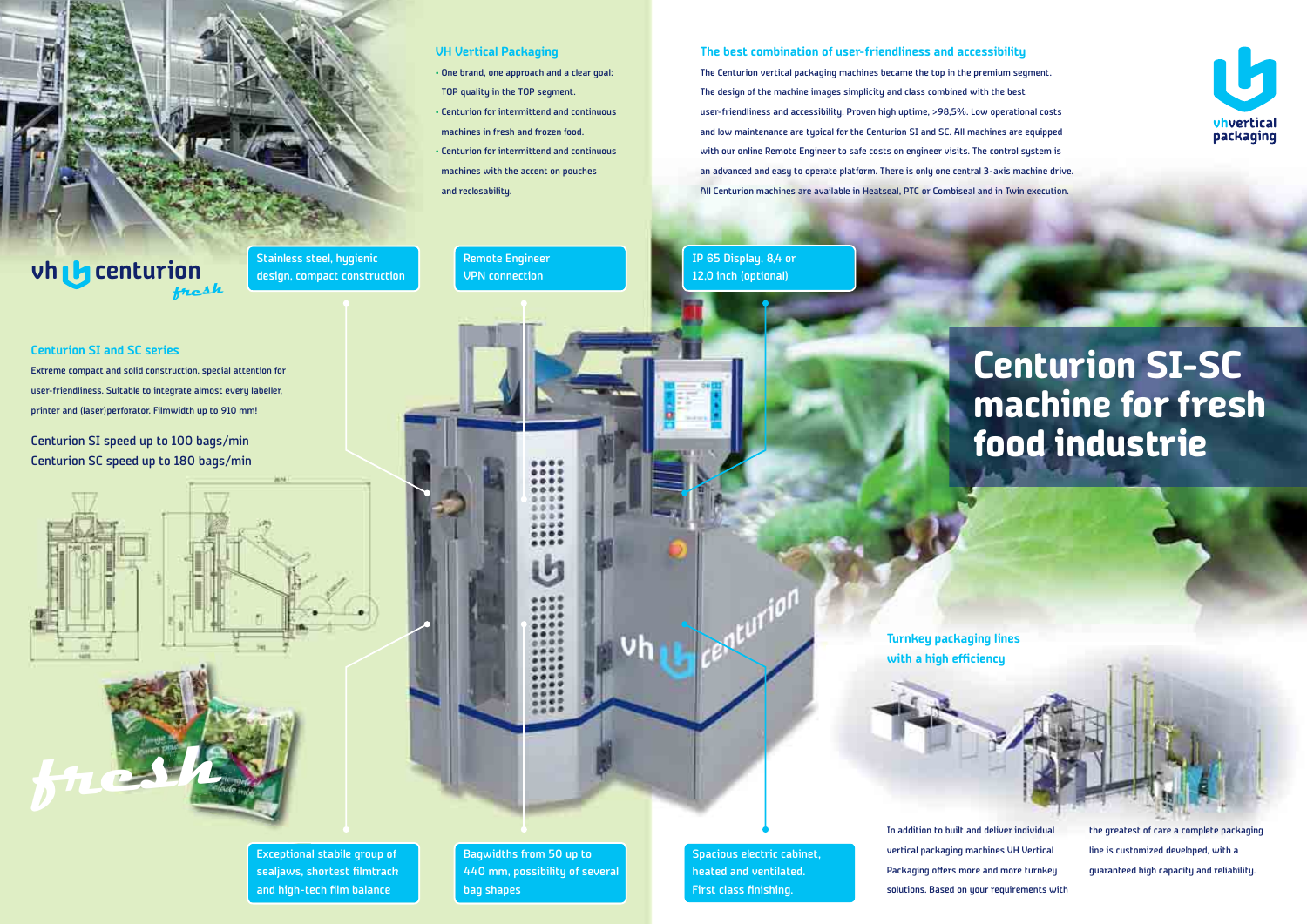# **Premium line Centurion SI and SC serie**



**NEE** 

### **Result with a smile keeps our customers satisfied**

VH Vertical Packaging was founded in 1998 en since that time there was a steady grow. Refubishing of used high end vertical packaging machines was our main activity in the beginning. We still refurbish over 30 machines every year! But… time flies. Our focus on new Centurion vertical packaging machines change the company from a small and flexible supplier into an even more flexibile but very professional one-stop-shop vertical packaging specialist. High quality machines, fair pricing and best service are benefits for everyone. In Weert (NL) you can find our modern factory, from where we sell, built, service and maintain our machines worldwide. Today we have machines everywhere and our priority is to keep the customers satisfied in the first place.



# **VH Vertical Packaging service and after sales**

• Perfect delivery and installation worldwide. • Project planning and clear communication. • Training for operators and technician. • Training programs by specialized trainers to optimize efficiency.

- 24 hours helpdesk.
- VPN Remote Engineer for online help. • Team of trained engineers to solve problems very fast.
- Result with a smile.

# **Always the best solutions for your business**



E info@vhnl.com I www.vhnl.com





PO box 10003 6000 GA Weert The Netherlands

Marconilaan 15 6003 DD Weert The Netherlands T +31 (0)495 550 733 F +31 (0)495 550 734

### **VH Vertical Packaging bv**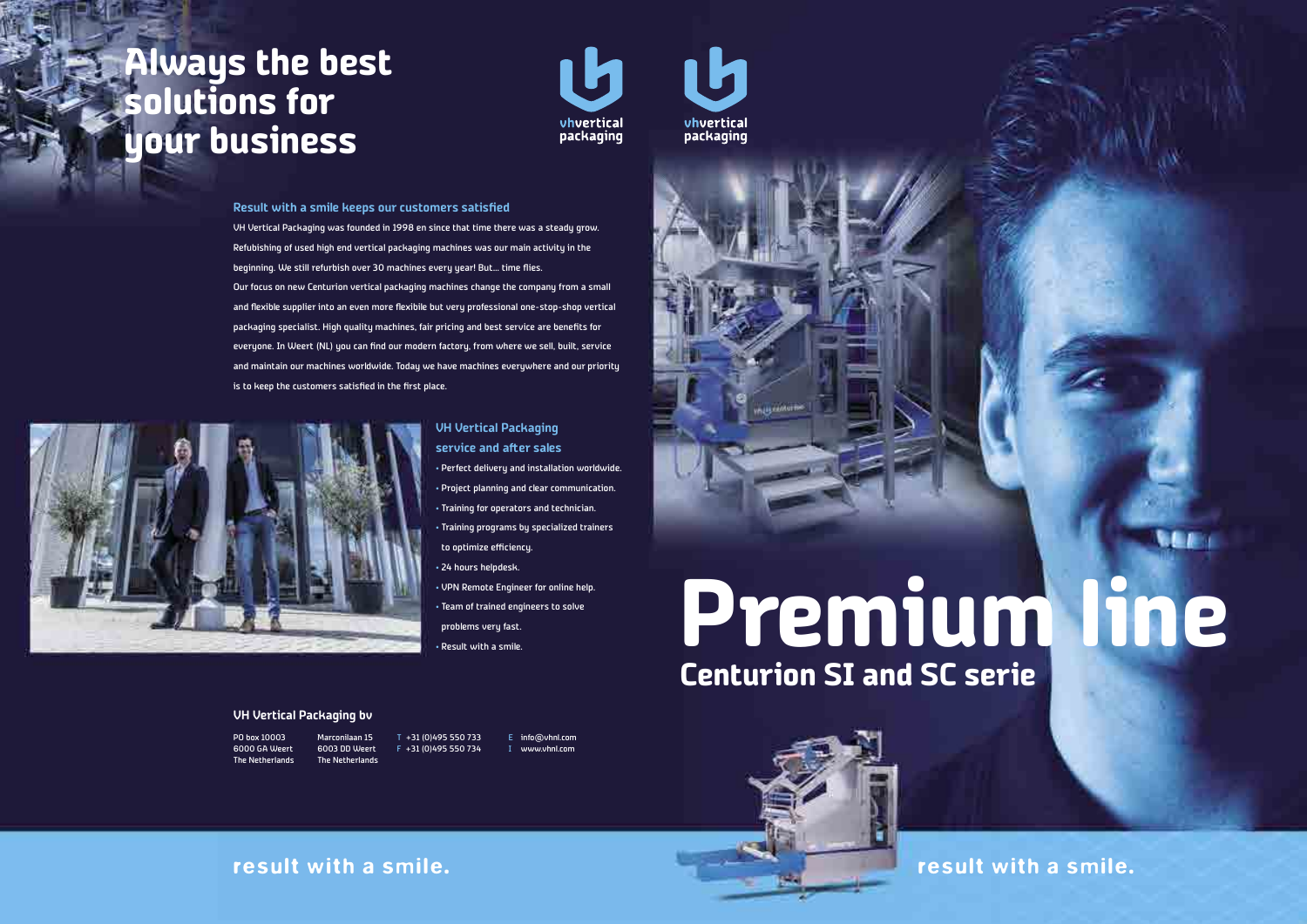**Centurion SI and SC vertical packaging machines**

# **The best combination of user-friendliness and accessibility**

The Centurion vertical packaging machines became the top in the premium segment. The design of the machine images simplicity and class combined with the best user-friendliness and accessibility. Proven high uptime, >98,5%. Low operational costs and low maintenance are typical for the Centurion SI and SC. All machines are equipped with our online Remote Engineer to safe costs on engineer visits. The control system is an advanced and easy to operate platform. There is only one central 3-axis machine drive. All Centurion machines are available in Heatseal, PTC or Combiseal and in Twin execution.

### **Centurion first class product**

- Centuron SI and SC, full equipped, suitable for packaging of all your fresh and frozen food products.
- Sealsystem PTC or Heatseal, combination of both is possible as an option.
- Big range of sealjaws available, customized
- for your product or application.
- Very high sealpressure to ensure a safely closed seal.
- The in-house developed control system guarantees a reliable packaging machine to match with all modern weighing- and dosing systems.
- The components used in our machines are first class products. This is the only way to guarantee highest uptime combined with lowest operational costs.

**VH Vertical Packaging** 

• One brand, one approach and a clear goal:

TOP quality in the TOP segment.

• Centurion for intermittend and continuous

machines in fresh and frozen food.

• Centurion for intermittend and continuous

machines with the accent on pouches

and reclosability.

• Professionals, service oriented and always

 $0.0.0.1$  $= 0.28$  $2.2.2.5$ ...

customer friendly! Result with a smile.



# **vh centurion**

### **Centurion SI and SC series**

Extreme compact and solid construction, special attention for user-friendliness. Suitable to integrate almost every labeller, printer and (laser)perforator. Filmwidth up to 910 mm!





**Centurion SI speed up to 100 bags/min Centurion SC speed up to 180 bags/min**

Stainless steel, hygienic design, compact construction Remote Engineer VPN connection



Bagwidths from 50 up to 440 mm, possibility of several bag shapes

IP 65 Display 12,1 inch

Spacious electric cabinet, heated and ventilated. First class finishing.





- 
- 
- 



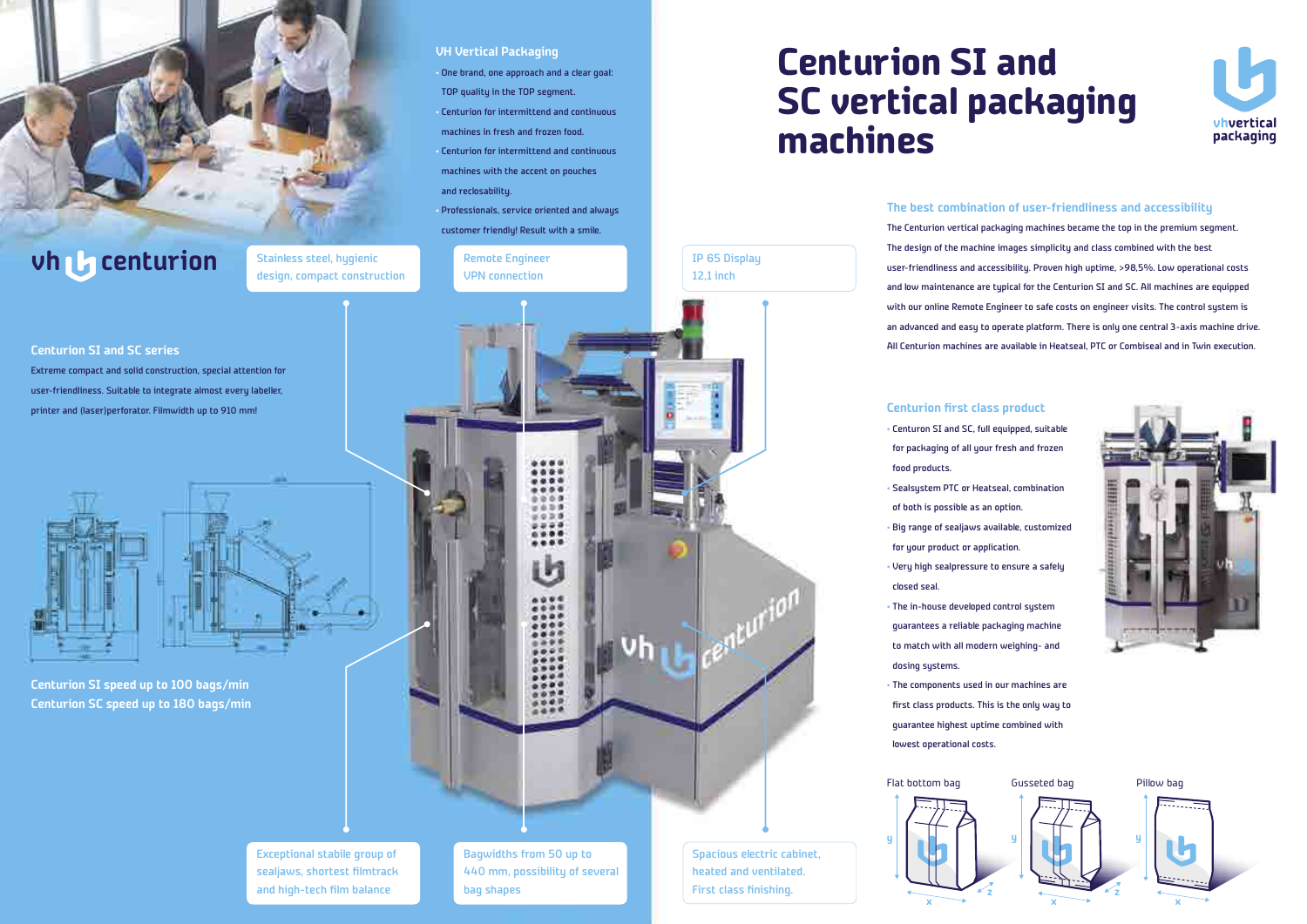



We started in 1994 with refurbishment of used vertical packaging machines. The machines were prepared for a second life in our workshop, electric, optical and mechanical. VH Vertical Packaging never stopped refurbishing as we have both new and used machines in our program. It is a kind of craftsmanship in our modern company. In Weert (NL) you can find our modern factory, from where we built, refurbish, service and maintain our machines worldwide. Today we have machines everywhere and our priority is to keep the customers satisfied in the first place. We call this result with a smile!



# **A perfect machine for a fair price**



E info@vhnl.com I www.vhnl.com



PO box 10003 6000 GA Weert The Netherlands

Marconilaan 15 6003 DD Weert The Netherlands T +31 (0)495 550 733 F +31 (0)495 550 734

### **VH Vertical Packaging bv**

# **VH Vertical Packaging service and after sales**

• Perfect delivery and installation worldwide • Project planning in Gantt. • Training for operators and technician. • 24 hours helpdesk. • VPN Remote Engineer for online help. • Team of trained engineers to solve problems very fast.

• Result with a smile.